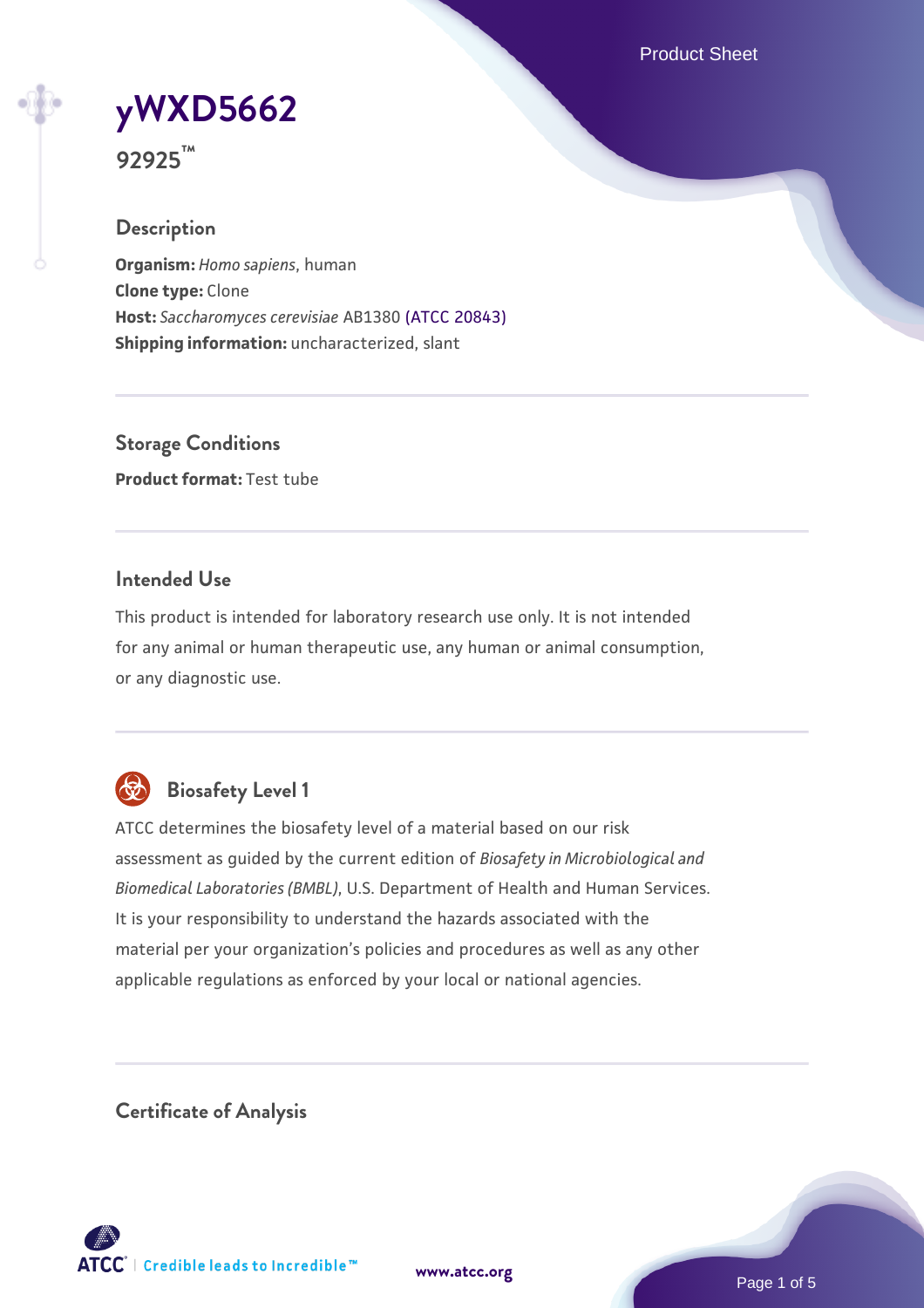## **[yWXD5662](https://www.atcc.org/products/92925)** Product Sheet **92925**

For batch-specific test results, refer to the applicable certificate of analysis that can be found at www.atcc.org.

## **Insert Information**

**Type of DNA:** genomic **Genome:** Homo sapiens **Chromosome:** X X pter-q27.3 **Gene name:** DNA Segment, single copy **Gene product:** DNA Segment, single copy [DXS4610] **Gene symbol:** DXS4610 **Contains complete coding sequence:** Unknown **Insert end:** EcoRI

## **Vector Information**

**Construct size (kb):** 150.0 **Intact vector size:** 11.454 **Vector name:** pYAC4 **Type of vector:** YAC **Host range:** *Saccharomyces cerevisiae*; *Escherichia coli* **Vector information:** other: telomere, 3548-4235 other: telomere, 6012-6699 Cross references: DNA Seq. Acc.: U01086 **Cloning sites:** EcoRI **Markers:** SUP4; HIS3; ampR; URA3; TRP1 **Replicon:** pMB1, 7186-7186; ARS1, 9632-10376

# **Growth Conditions**

**Medium:** 



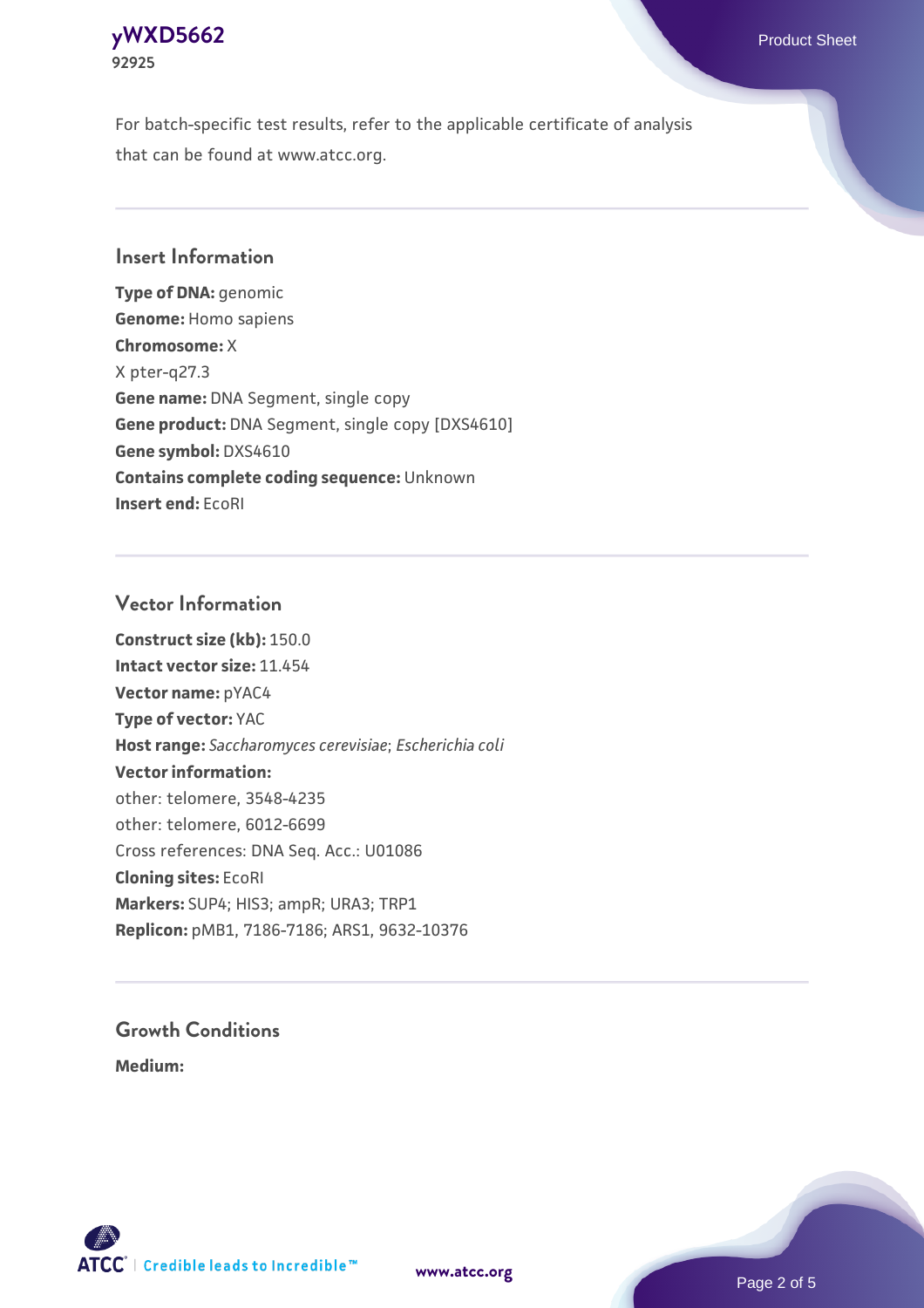#### **[yWXD5662](https://www.atcc.org/products/92925)** Product Sheet **92925**

[ATCC Medium 1245: YEPD](https://www.atcc.org/-/media/product-assets/documents/microbial-media-formulations/1/2/4/5/atcc-medium-1245.pdf?rev=705ca55d1b6f490a808a965d5c072196) **Temperature:** 30°C

#### **Notes**

More information may be available from ATCC (http://www.atcc.org or 703- 365-2620).

## **Material Citation**

If use of this material results in a scientific publication, please cite the material in the following manner: yWXD5662 (ATCC 92925)

## **References**

References and other information relating to this material are available at www.atcc.org.

#### **Warranty**

The product is provided 'AS IS' and the viability of ATCC® products is warranted for 30 days from the date of shipment, provided that the customer has stored and handled the product according to the information included on the product information sheet, website, and Certificate of Analysis. For living cultures, ATCC lists the media formulation and reagents that have been found to be effective for the product. While other unspecified media and reagents may also produce satisfactory results, a change in the ATCC and/or depositor-recommended protocols may affect the recovery, growth, and/or function of the product. If an alternative medium formulation or reagent is used, the ATCC warranty for viability is no longer



**[www.atcc.org](http://www.atcc.org)**

Page 3 of 5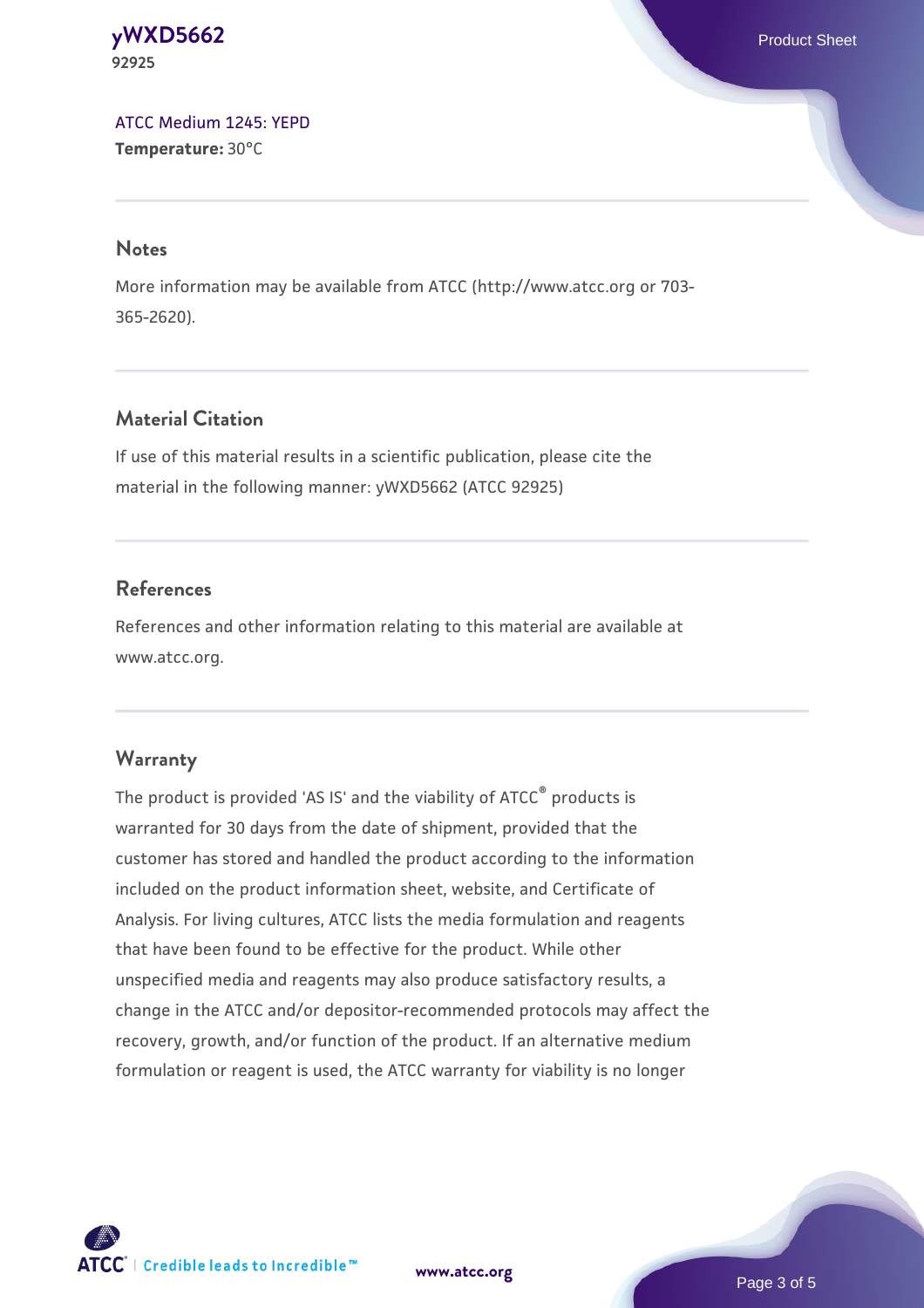**[yWXD5662](https://www.atcc.org/products/92925)** Product Sheet **92925**

valid. Except as expressly set forth herein, no other warranties of any kind are provided, express or implied, including, but not limited to, any implied warranties of merchantability, fitness for a particular purpose, manufacture according to cGMP standards, typicality, safety, accuracy, and/or noninfringement.

#### **Disclaimers**

This product is intended for laboratory research use only. It is not intended for any animal or human therapeutic use, any human or animal consumption, or any diagnostic use. Any proposed commercial use is prohibited without a license from ATCC.

While ATCC uses reasonable efforts to include accurate and up-to-date information on this product sheet, ATCC makes no warranties or representations as to its accuracy. Citations from scientific literature and patents are provided for informational purposes only. ATCC does not warrant that such information has been confirmed to be accurate or complete and the customer bears the sole responsibility of confirming the accuracy and completeness of any such information.

This product is sent on the condition that the customer is responsible for and assumes all risk and responsibility in connection with the receipt, handling, storage, disposal, and use of the ATCC product including without limitation taking all appropriate safety and handling precautions to minimize health or environmental risk. As a condition of receiving the material, the customer agrees that any activity undertaken with the ATCC product and any progeny or modifications will be conducted in compliance with all applicable laws, regulations, and guidelines. This product is provided 'AS IS' with no representations or warranties whatsoever except as expressly set forth herein and in no event shall ATCC, its parents, subsidiaries, directors, officers, agents, employees, assigns, successors, and affiliates be liable for indirect, special, incidental, or consequential damages of any kind in connection with or arising out of the customer's use of the product. While reasonable effort is made to ensure authenticity and reliability of materials on deposit, ATCC is not liable for damages arising from the misidentification or



**[www.atcc.org](http://www.atcc.org)**

Page 4 of 5